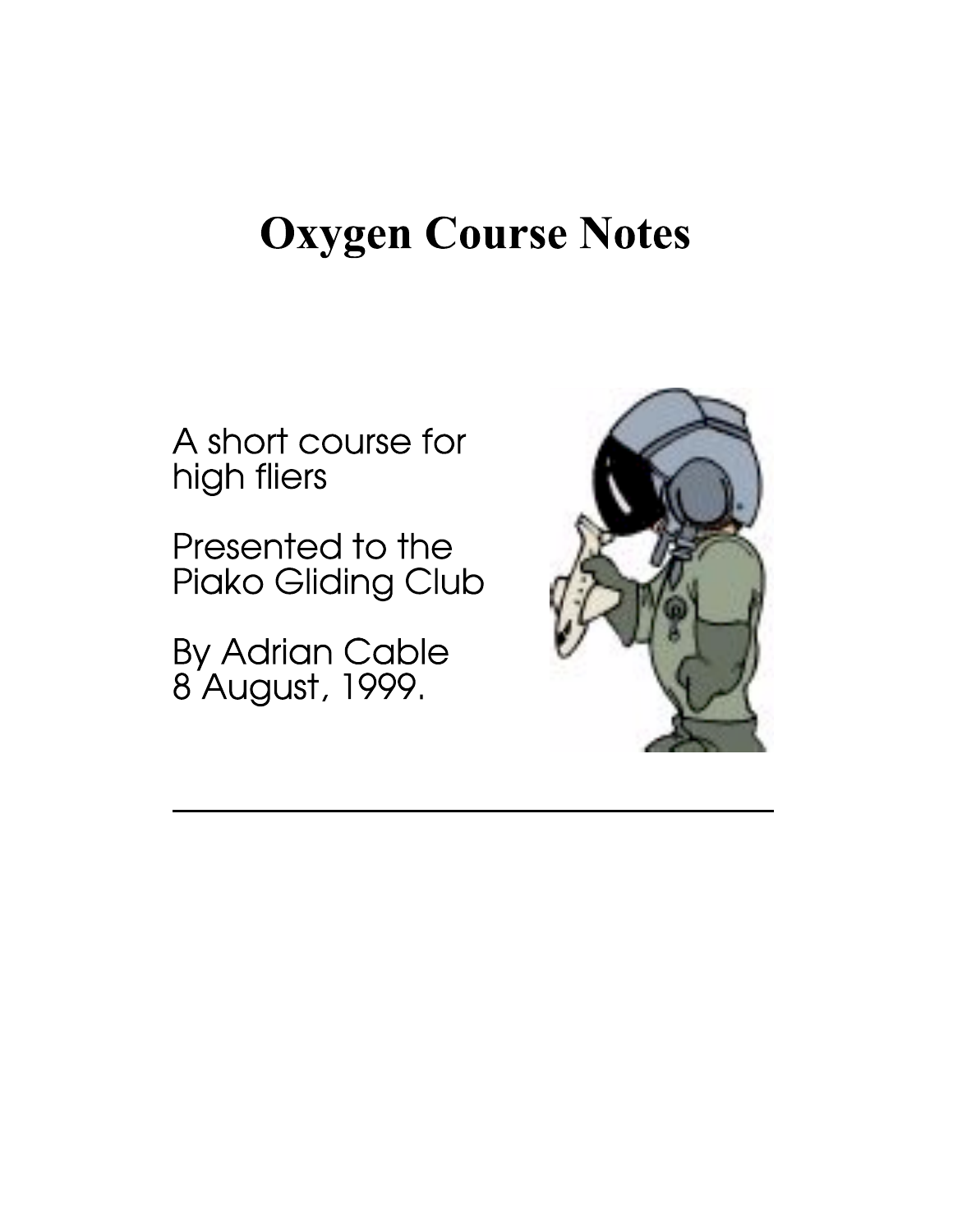## **Oxygen course notes**

#### Aim

*The aim of this course is to give an understanding of the following as they relate to glider operations at altitudes above 10,000':* 

- 1. the physics of the atmosphere
- 2. the physiology and anatomy of the body
- 3. the signs, symptoms and effects of hypoxia
- 4. the principles and operation of supplemental oxygen systems
- 5. special considerations of high altitude glider operations
- 6. incorporation of the above factors into a method for *SAFE* glider operations

#### PHYSICS OF THE ATMOSPHERE

Definition - Envelope of gases surrounding the earth

 Functions - Life support Thermal environment Weather patterns Barrier to solar radiation Sound propagation Aerodynamic support

*ISA ~ International Standard Atmosphere* Theoretical or ideal atmosphere as basis for comparison

*Composition - Oxygen 21* % Nitrogen 78 %  $\sim$  other 1 % (Argon, inert gases, carbon dioxide)

ISA is dry but in reality up to 5 % water vapour also

Pressure **-** Caused by collisions between gas molecules Pressure at sea level in ISA is: 76OmmHg 29.92 inhg 1013.2 hPa 14.7 psi

Falls exponentially with altitude Halved at 18000 ft Quarter at 33000 ft One hundredth at 100000 ft Water boils at 63000 ft at body temp. Greatest pressure change is close to sea level

Temperature - ISA falls at 2 C/100Oft up to tropopause Actual lapse rate varies with weather (from 1.5~3 C/100Oft)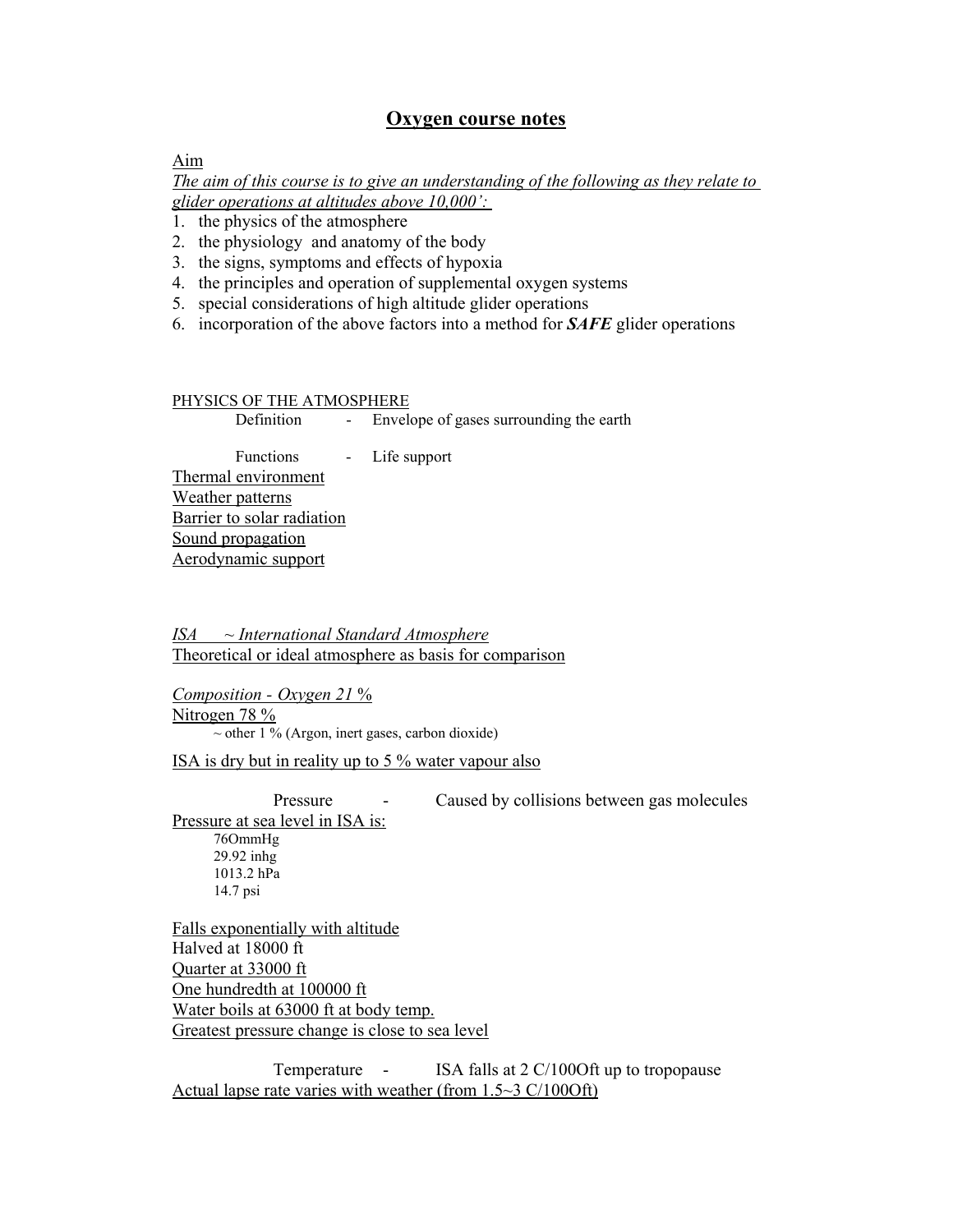Boyle's Law - Pressure and Volume inversely proportional (P x

 $V = constant$ )

Therefore GASES EXPAND AT ALTITUDE -

## PARTIAL PRESSURE OF OXYGEN

The quantities of a gas at various altitudes, expressed in percentages of the atmosphere, has little significance. Percentage represents the relative volume of a gas and not its molecular *concentration. Molecular concentration, or partial pressure, determines the availability of the gas to the body.* 

The partial pressure of a gas, in a mixture of gases not interacting with one another, is equal to that pressure that the particular gas would exert if it alone occupied the space taken up by the mixture (Dalton's Law of Partial Pressure).

The total pressure of a mixture of gases is the sum of the pressure of the individual gases composing the mixture.

*This means that as the total pressure reduces, the partial pressure of oxygen also reduces. This also means that if we increase the % of oxygen the patrial pressure of oxygen will increase and enable adequate oxygenation of our bodies.*

## ANATOMY & PHYSIOLOGY

## GAS IN THE BODY

Four sites

Lungs Digestive tract (gut) Middle ear Sinuses

Lungs - System of branching tubes leading to air sacs (alveoli) Alveoli allow gas exchange with capillaries Gas expansion only a problem if rapid climb and some of breathing tubes obstructed eg asthma, chest infection. Gut - Long, easily distensible tube Usually no problem but high altitudes can cause pain or fainting Problems more likely with rapid climbs. Pays to avoid fizzy drinks, gas-producing foods before flying.

Middle ear - Between eardrum and organ of hearing cochlea) Contains gas and 3 bones Eustachian tube connects to throat Designed to equalise pressure either side of eardrum Problems always occur on descent On ascent gas expands and escapes On descent gas contracts and tube collapses Need to actively open tube: swallow, wiggle jaw, yawn, Valsalva If flu/cold opening of tube is swollen and may be unable to vent. If unable to clear, pain, bleeding and possible eardrum rupture Oxygen ear (following flight on 100% oxygen)

Sinuses - Gas containing cavities to lighten skull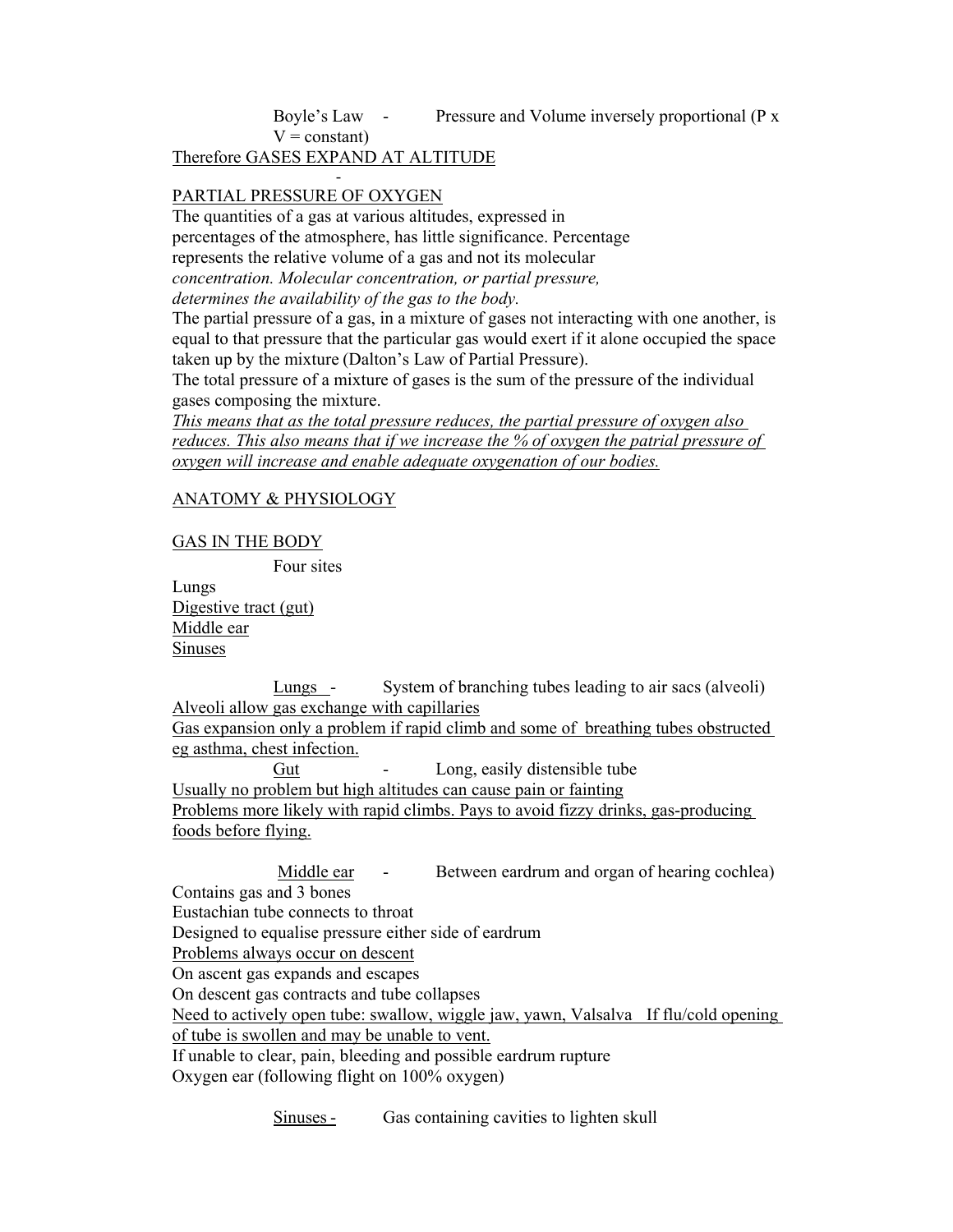Also resonate voice and produce mucus for trapping dust Located beside and above nose, connected to nose by tubes May cause problems on ascent or descent If opening completely blocked pain on ascent If partially blocked gas escapes on ascent and pain on descent

Pain is severe and mistaken for toothache May get bleeding into sinus Much more likely if flu/cold/hay fever

Teeth - Normally no gas Recent dental work may leave trapped gas Expansion could eject filling With dental decay in root of tooth, bacteria may produce gas Expansion of gas causes pain

#### CARRIAGE OF OXYGEN

Respiration Every cell in body requires oxygen  $Oxygen + Glucose --- \geq ENERGY + Carbon Dioxide + Water$ Oxygen not stored; continuous supply required Without oxygen cells unable to carry out functions Cells with the greatest requirement are those most active

Oxygen breathed in from atmosphere

Warmed, humidified, filtered in nose Through to alveoli of lungs Oxygen passes in to blood, C02 out of blood into alveoli In bloodstream oxygen carried by haemoglobin (Hb) Normally 97% of Hb carries oxygen

#### OXYGEN TRANSPORT

Haemoglobin is the oxygen-carrying agent of the blood. Oxygen must diffuse from a gaseous state to a dissolved state to combine with the haemoglobin.

The solubility of a gas, *and its partial pressure*, greatly influences its diffusion characteristics. Carbon dioxide is about 25 times more soluble than oxygen in pulmonary tissues and fluids and its capacity for diffusion is about 20 times greater than oxygen. This means that hyperventilation will rapidly remove CO2 from the blood reducing its pH. In other words rapid breathing will change the blood chemistry faster than the kidneys can cope with and will produce symptoms that may be mistaken for hypoxia.

The body requires haemoglobin saturation's of 87-97 % and arterial oxygen at 60- 100mm Hg (millimetres of Mercury) in order to function normally. Below this level the body is *hypoxic*.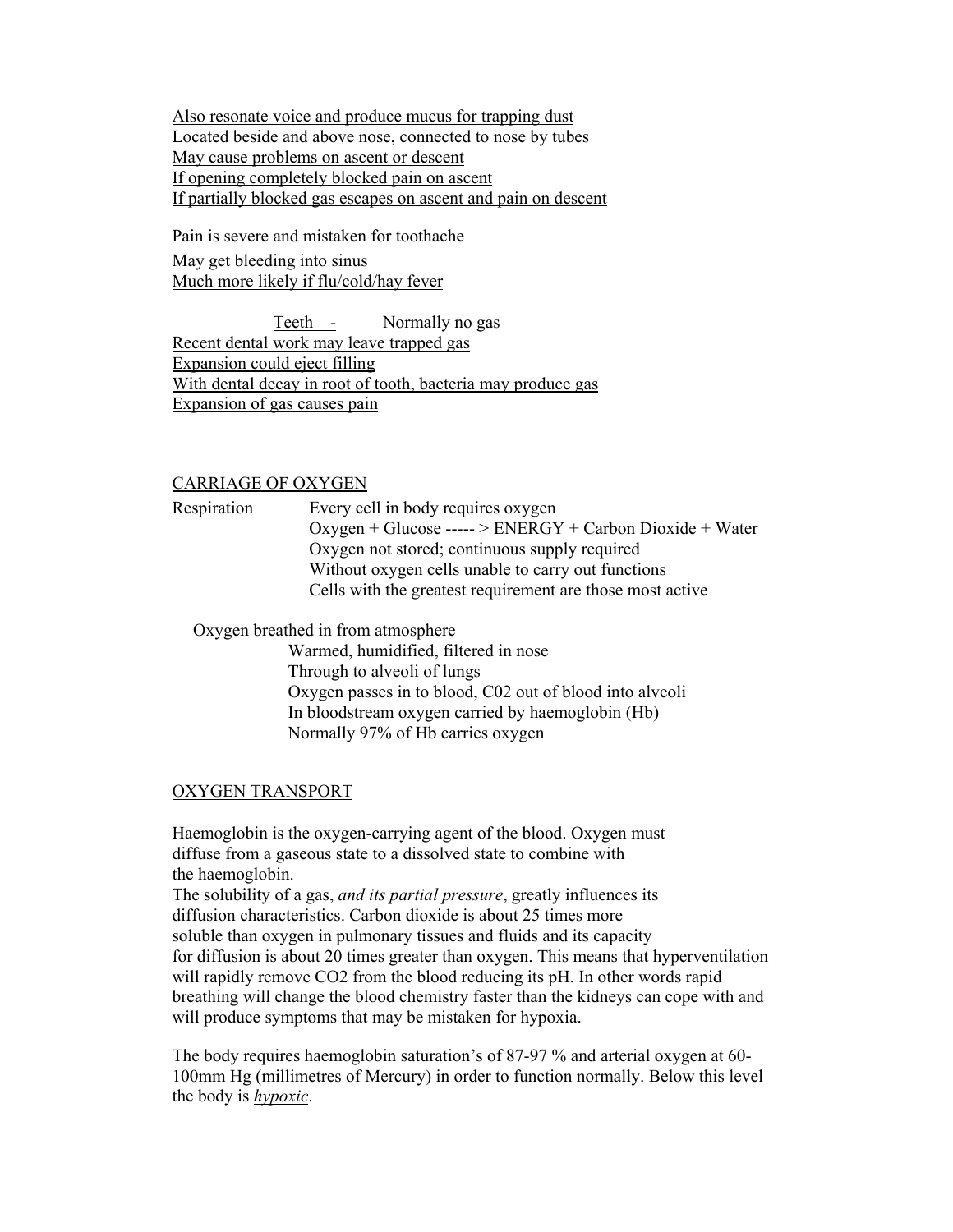The standard pressure at sea level is 760mm Hg. Since oxygen comprises about 21 percent of the air, we would expect the dry air oxygen partial pressure in the lungs to be 159.6mm Hg (760 times 21 percent), but through physiological processes, the partial pressure of oxygen in the arterial blood is normally about 100mm Hg. Air inhaled into the lungs enters small air sacs (alveolus) where the exchange of oxygen and carbon dioxide occurs. When the partial pressure of the oxygen is higher than it is in the blood, oxygen molecules are picked up by the haemoglobin molecules. This haemoglobin saturation is approximately 97 percent at sea level. The atmospheric pressure decrease at 10,000-foot altitude causes 523mm Hg ambient air pressure resulting in 87 percent haemoglobin saturation and 61mm Hg arterial oxygen.

At 15,000 feet (429mm Hg) the haemoglobin saturation is 80 percent (we need 87-97 percent for normal functioning), and arterial oxygen is 44mm Hg (the body requires 60-100mm Hg.).

> *Minimum oxygen in alveoli 54mmHg to prevent hypoxia This is equivalent to breathing air at 1000Oft*

#### HYPOXIA

Hypoxia, is simply a lack of oxygen at the tissue level of the body due to a decreased partial pressure of oxygen in the inspired air. It's advanced stage produces euphoria, a false sense of well being, that renders a person incapable of understanding that anything is wrong. Hypoxia may lead to death.

*Like a glider, the human body has a service ceiling. Use supplemental oxygen to avoid exceeding your service ceiling.*

A syndrome, anoxia, meaning literally "without oxygen," is occasionally and erroneously used to denote a deficiency, rather than a lack of oxygen in the tissues. This term is not used for flight below 55,000 feet. Even in acute cases the tissues are never entirely without oxygen.

## CAUSES

Hypoxia may be caused by climbing to an altitude where the body is susceptible to a loss of arterial oxygen below that required by the body.

Equipment failure, either a mechanical malfunction or exceeding the capabilities of the design of a supplemental oxygen system, can lead to hypoxia.

*When a pilot inhales air at high altitudes, there isn't enough oxygen pressure to force adequate amounts of this vital gas through the membranes of the lungs into the bloodstream so that it can be carried to the tissues of the body.*

At sea level, a healthy person can extract enough oxygen from the air to continue normal activities. Above 8,000–9,000 ft (2,400–2,700 m), however, problems related to hypoxia begin to appear. Because the air is less dense, it offers less oxygen per breath of air inhaled—although oxygen and nitrogen are still mixed in a 20:80 ratio. At about 10,000 ft (3,048 m), the blood can still carry oxygen at 90 percent of its capacity. At this altitude, the flight performance of a healthy pilot is impaired only after some time*. At 14,000 ft (4,300 m), the pilot may become appreciably handicapped. From 18,000 ft (5,500 m) and beyond, exposure to environmental air quickly causes total collapse and inability to control the glider.*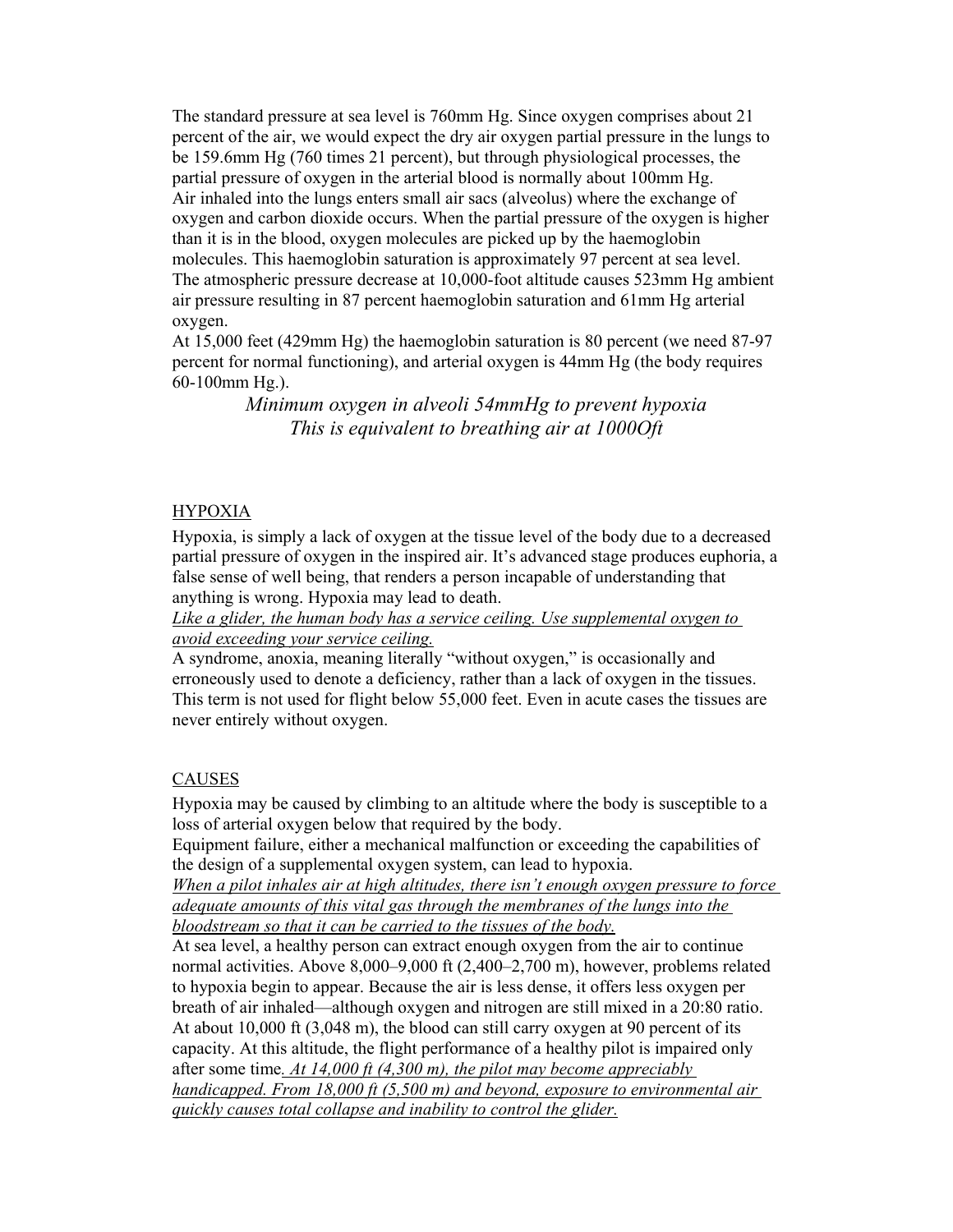# Symptoms of Hypoxia

*Hypoxia symptoms are diverse, varying from person to person,*

depending on variables such as absolute altitude, rate of ascent, duration at altitude, ambient temperature and physical activity.

Individual factors include: inherent tolerance, physical fitness, emotionality, and acclimatisation.

It is felt that if a person has attended hypobaric training and has determined his individual character for the onset of hypoxia, that identifying character remains the same.

*Regardless of acclimatisation, endurance, or other attributes, every pilot suffers from hypoxia when exposed to inadequate oxygen pressure.*

## TYPES

Histotoxic Hypoxia –

This form results from tissue poisoning such as from alcohol, narcotics, and certain poisons. The utilisation of oxygen by the body tissues is interfered with and the tissues are unable to metabolise the delivered oxygen. Hypemic Hypoxia –

The inability of oxygen to bind to the haemoglobin, as a result of a large blood loss, chronic anaemia (decreased haemoglobin content), or the forming of compounds with haemoglobin (carbon monoxide, nitrites, sulfa drugs) that reduces the amount of haemoglobin available to form oxyhemoglobin.

SMOKERS BEWARE: Carbon monoxide has an affinity for the blood 20 times greater than oxygen. Given a choice between carbon monoxide and oxygen, the haemoglobin will choose the carbon monoxide. A regular smoker has a physiological altitude of 3,000 to 8,000 feet while at sea level.

## Hypoxic Hypoxia –

This is a lack of oxygen as a result of a high altitude (decreased oxygen pressure) or by conditions that prevent or interfere with the diffusion of oxygen across the alveolar membrane (asthma, pneumonia) Stagnant Hypoxia –

 This is attributable to a malfunction of the circulatory system resulting in a decrease in blood flow.

*Causes include high g-loading*, exposure to extreme hot or *cold temperatures, or by shock.*

Hyperventilation Syndrome – Over-breathing due to excitement or stress. Cyanosis – Blue discolouration of the skin.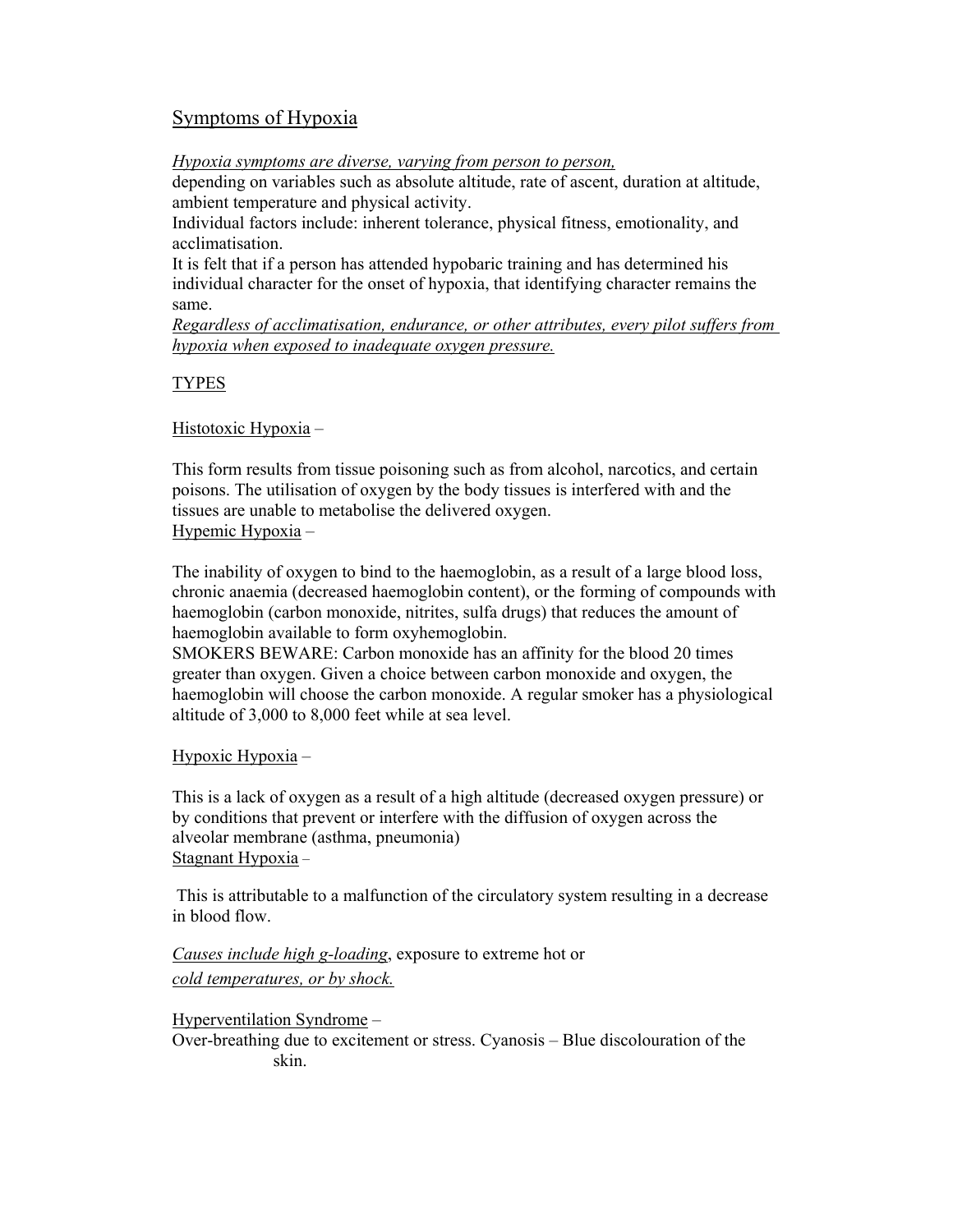## STAGES OF HYPOXIA

#### INDIFFERENT STAGE –

The only adverse effect is on dark adaptation. (Night vision)

## COMPENSATORY STAGE –

 Physiological compensations provide some defence against hypoxia so that the effects are reduced unless the exposure is prolonged or unless fright or exercise is experienced. Respiration may increase in depth or slightly in rate, and the pulse rate, the systolic blood pressure, the rate of circulation, and the cardiac output increases.

#### DISTURBANCE STAGE –

 In this stage the physiological compensations do not provide adequate oxygen for the tissues.

Subjective symptoms may include fatigue, lassitude (state of exhaustion), somnolence (drowsiness, sleepiness), dizziness, headache, breathlessness, and euphoria. Objective symptoms include:

## *Special Senses –*

Both the peripheral and central vision are impaired and visual acuity is diminished. Extraocular muscles are weak and incoordinate. Touch and pain are diminished or lost. Hearing is one of the last senses to be impaired or lost.

#### *Mental Processes –*

 Intellectual impairment is an early sign and makes it improbable for the individual to comprehend his own disability. Thinking is slow. Calculations are unreliable.

Memory is faulty. Judgment is poor. Reaction time is delayed.

#### *Personality Traits –*

There may be a release of basic personality traits and emotions as with alcoholic intoxication. (Euphoria, elation*, pugnaciousness, overconfidence*, or moroseness).

#### CRITICAL STAGE –

In the critical stage consciousness is lost. Death follows shortly.

#### PREVENTION

*Objective is to never expose to equivalent of above 10000-ft partial pressure oxygen.* Stay below 10000 ft Can't ascend above weather. Can't cross sink or geographic **barrier** 

## *Hypoxia tolerance impaired by -*

*Rapid ascent rate* 

+ G Forces Exertion Dehydration Cold ( may bring on asthma) Pain Alcohol or Medication Anxiety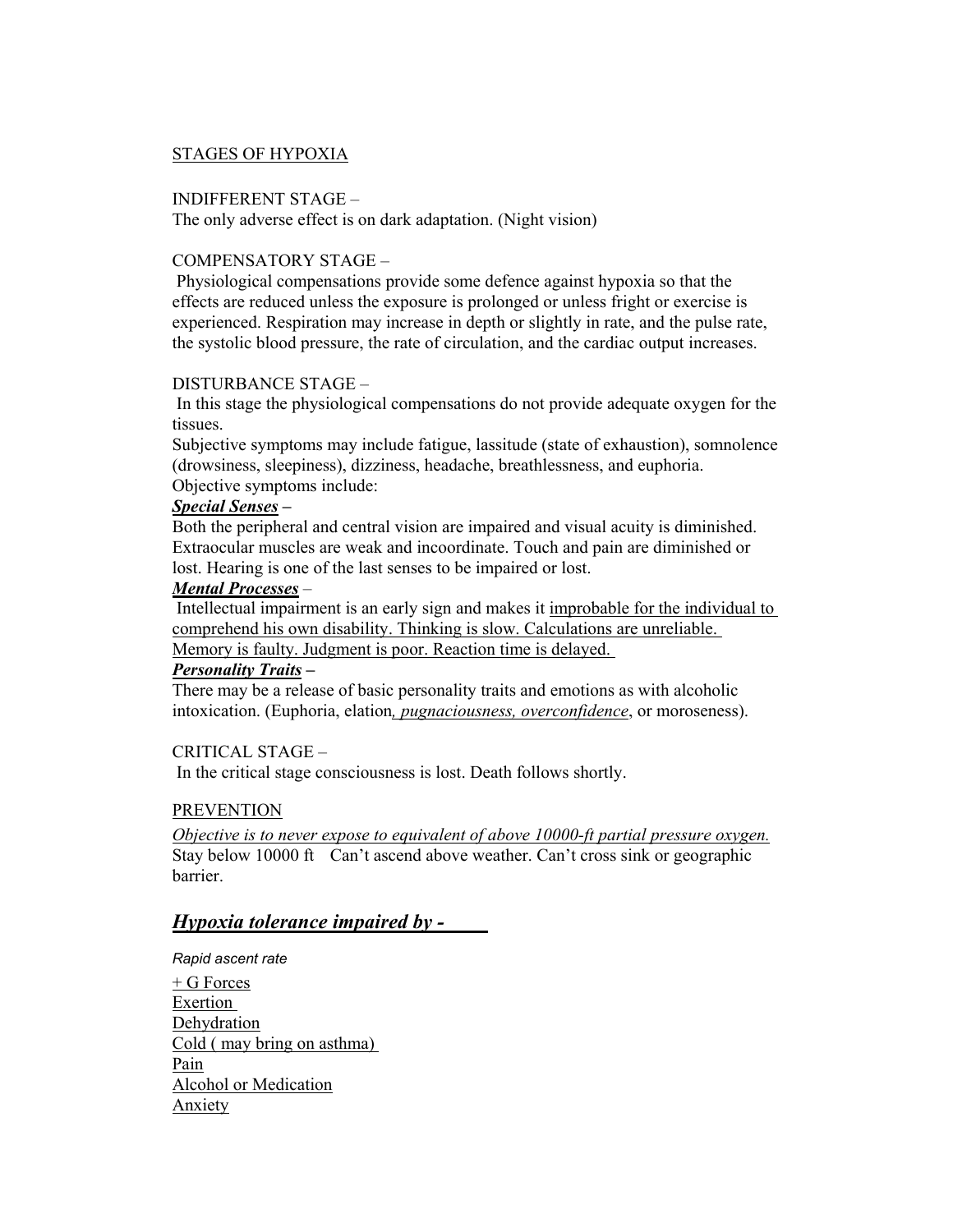Fatigue or illness Increasing Altitude Hangover Stress Poor fitness Smoking Improved by acclimatisation

# *Time of Useful Consciousness*

## *Time during which able to recover unassisted*

 $\sim$  Gives measurable index of severity of hypoxia

| Altitude | <b>Typical TUC Resting</b> | <b>TUC</b> Exercising |
|----------|----------------------------|-----------------------|
| 18000 ft | $15 \text{ min}$           | $10 \text{ min}$      |
| 25000    | $3 \text{ min}$            | $2 \text{ min}$       |
| 30000    | $-75$ sec                  | 45 sec                |
| 45000    | $20 \text{ sec}$           | 12 sec                |
| 56000    | $12 \text{ sec}$           | 12 sec                |

HYPOXIA CAUSES HYPERVENTILATION - Early response to hypoxia is increased depth and rate of breathing.

Therefore EARLY SIGNS OF HYPOXIA ARE THOSE OF HYPERVENTILATION .HYPOXIA in the air  $\sim$  Treatment: 100% ox gen and descend

HYPERVENTILATION in the air - Treatment: 100% oxygen and descend

UNEXPLAINED SYMPTOMS in flight- Treatment: 100% oxygen and descend

## HYPOXIA

Altitudes and effects

UP to 10000ft Few symptoms if healthy but night vision reduced Slight effects on mental ability. Symptoms can be marked if unhealthy 10000~15000ft Few signs at rest if healthy. Easily fatigued, some hyperventilation symptoms Mental function, memory, concentration poor Reduced visual acuity and colour vision 15000-2000Oft Incoordination, fatigue Hyperventilation symptoms and cyanosis Slowed thought processes, poor judgment Loss of self-criticism Tunnel vision, blurring of vision

## Above 20000ft

Marked physical impairment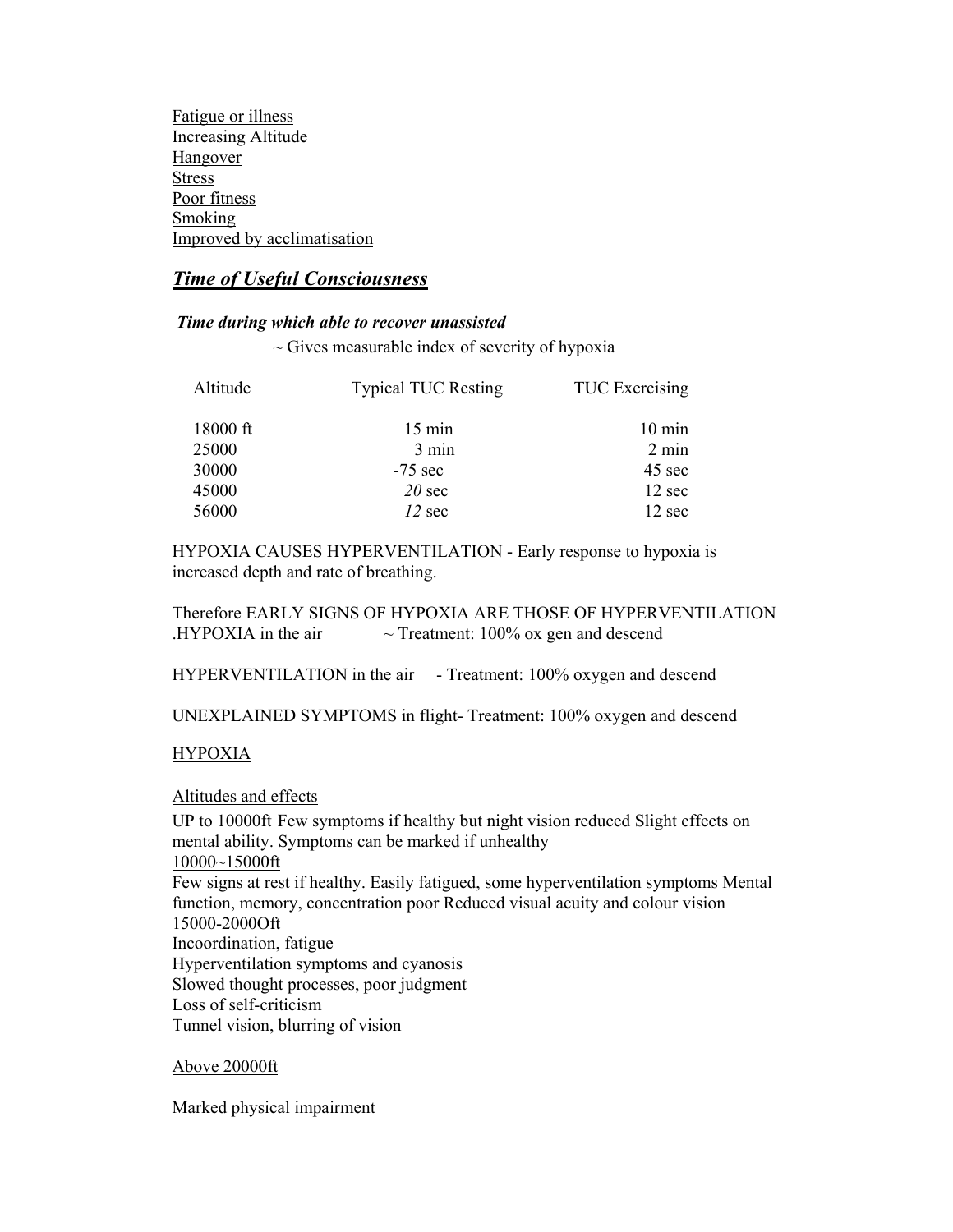Mental performance at simple tasks poor Drunken behaviour Loss of consciousness if not acclimatised

Oxygen Paradox –

Temporary worsening after oxygen restored 15-30 seconds only. Probably due to constriction of dilated arteries in brain

#### DEHYDRATION and LOW BLOOD SUGAR

This is an additional hazard for glider pilots. We are often on the point of dehydration and breathing dry aviation oxygen at altitude only makes this worse. It IS important to keep well hydrated.

# **Hyperventilation.**

 The symptoms of hyperventilation and hypoxia are somewhat related and often are misunderstood. Hyperventilation, or over breathing, is a disturbance of respiration that may occur in individuals as a result of emotional stress, fright or pain. The respiratory centre of the brain reacts to the amount of carbon dioxide found in the blood stream. When you are in a physically relaxed state, the amount of carbon dioxide in your blood stimulates the respiratory centre and your breathing rate is stabilised at about 12 to 20 breaths per minute. When physical activity occurs the body cells use more oxygen and more carbon dioxide is produced. Excessive carbon dioxide enters the blood and subsequently the respiratory centre responds to this, and breathing increases in depth and rate to remove the over supply of carbon dioxide. Once the excess carbon dioxide is removed, the respiratory centre causes the breathing rate to change back to normal.

To check for hypoxia or hyperventilation:

- 1.Check your oxygen equipment immediately. See if there is oxygen and the flow is at the proper rate for the altitude you are. The use of Nelson flow meters will verify if your system is working properly.
- 2.After three or four deep breaths of oxygen, the symptoms should improve markedly if the condition experienced was hypoxia. (Recovery from hypoxia is extremely rapid).
- 3.If the symptoms persist, you should consciously slow your breathing rate until symptoms clear and then resume your normal breathing. You can also breath into a bag, or talk aloud to overcome symptoms of hyperventilation.

 Under conditions of emotional stress, fright or pain, the pilot's lung ventilation may increase, although the carbon dioxide output of the body cells remains at a resting level. As a result, he "washes out" carbon dioxide from his blood.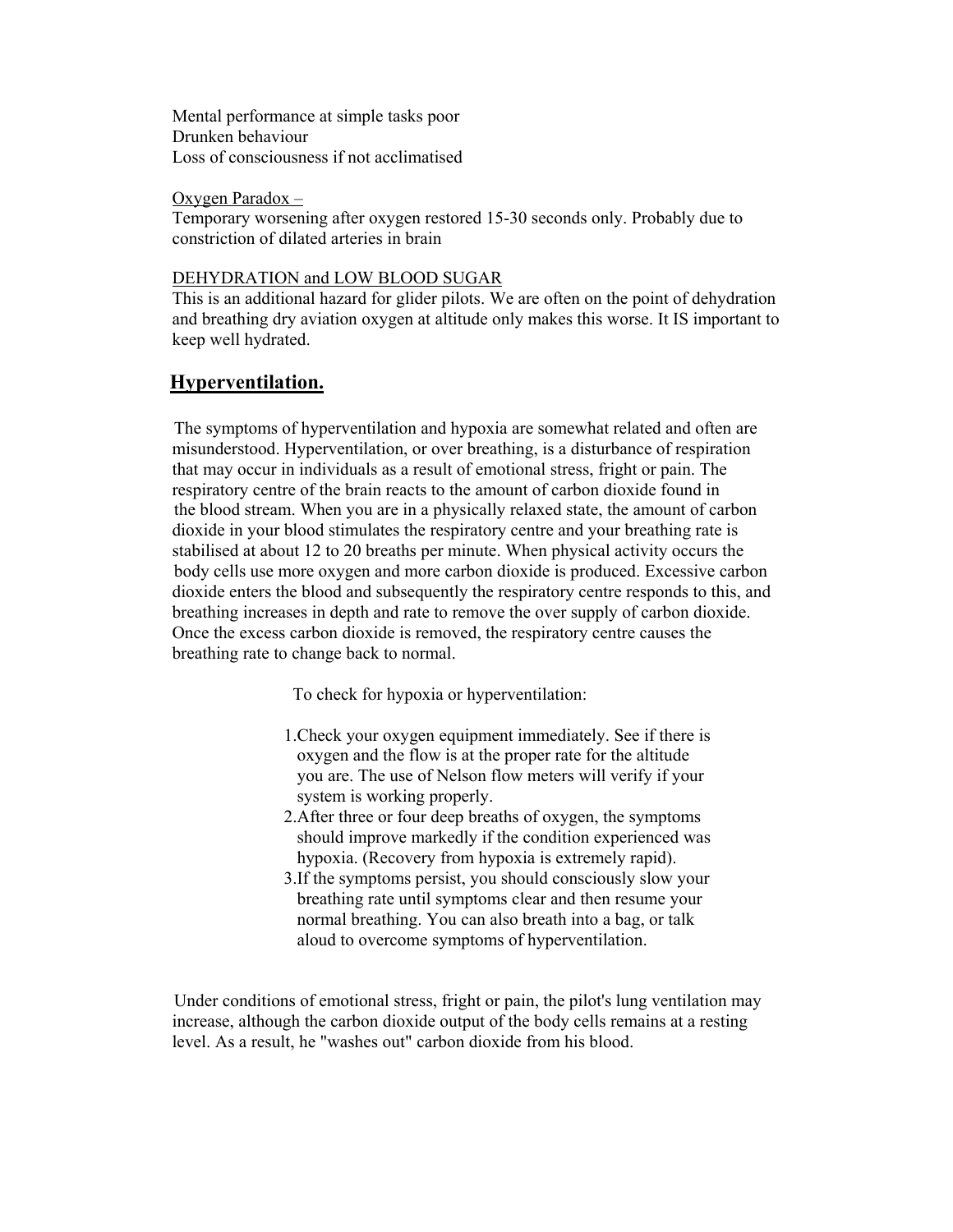The most common symptoms are dizziness; hot and cold sensations, tingling of the lips and hands, legs, and feet; rapid heart rate; blurring of vision; muscle spasms; sleepiness; and finally unconsciousness.

 After becoming unconscious, the breathing rate will be exceedingly low until enough carbon dioxide is produced to stimulate the respiratory center. Hyperventilation occurs as a result of the body's normal compensatory response to hypoxia. However, excessive breathing does little good in overcoming hypoxia.

 Several aircraft accidents have been traced to probable hyperventilation. It is recommended that you induce hyperventilation by voluntarily breathing several deeps breaths at an accelerated rate (not while flying). You will begin to get some of the symptoms mentioned. Once you experience several of these symptoms, return to your normal rate of breathing. After you become familiar with the early warnings your body gives you, the likelihood of an accident caused by hyperventilation will be reduced. Caution: Do not hyperventilate while alone or in a standing position. You may fall and injure yourself.

#### DECOMPRESSION ILLNESS

Henry's Law –

Some of gas in contact with a liquid is dissolved in the liquid. Amount dissolved depends on (partial) pressure of gas. Therefore nitrogen is dissolved in body fluids at sea level At altitude nitrogen comes out of solution but can form bubbles Bubbles harmful only at altitudes above 1800Oft (unless diving)

#### **Symptoms of DCI**

Joint pains (Bends)

Skin itch and rash (Creeps) Cough, chest tightness, breathing problems (Chokes) Unco-ordination, weakness, paralysis, collapse (Staggers)

Risk increased by - Remaining at altitude for prolonged periods Rapid ascent

- 1. Multiple ascent
- 2. Cold
- 3. Exercise at altitude
- 4. Obesity
- 5. Injury
- 6. Age
- 7. Fatigue, Dehydration, Illness, Alcohol
- 8. Hypoxia
- 9. Diving before flying

Treatment in air - As for hypoxia. 100% Oxygen, Descend, also keep warm/still After landing need 100% oxygen and/or recompression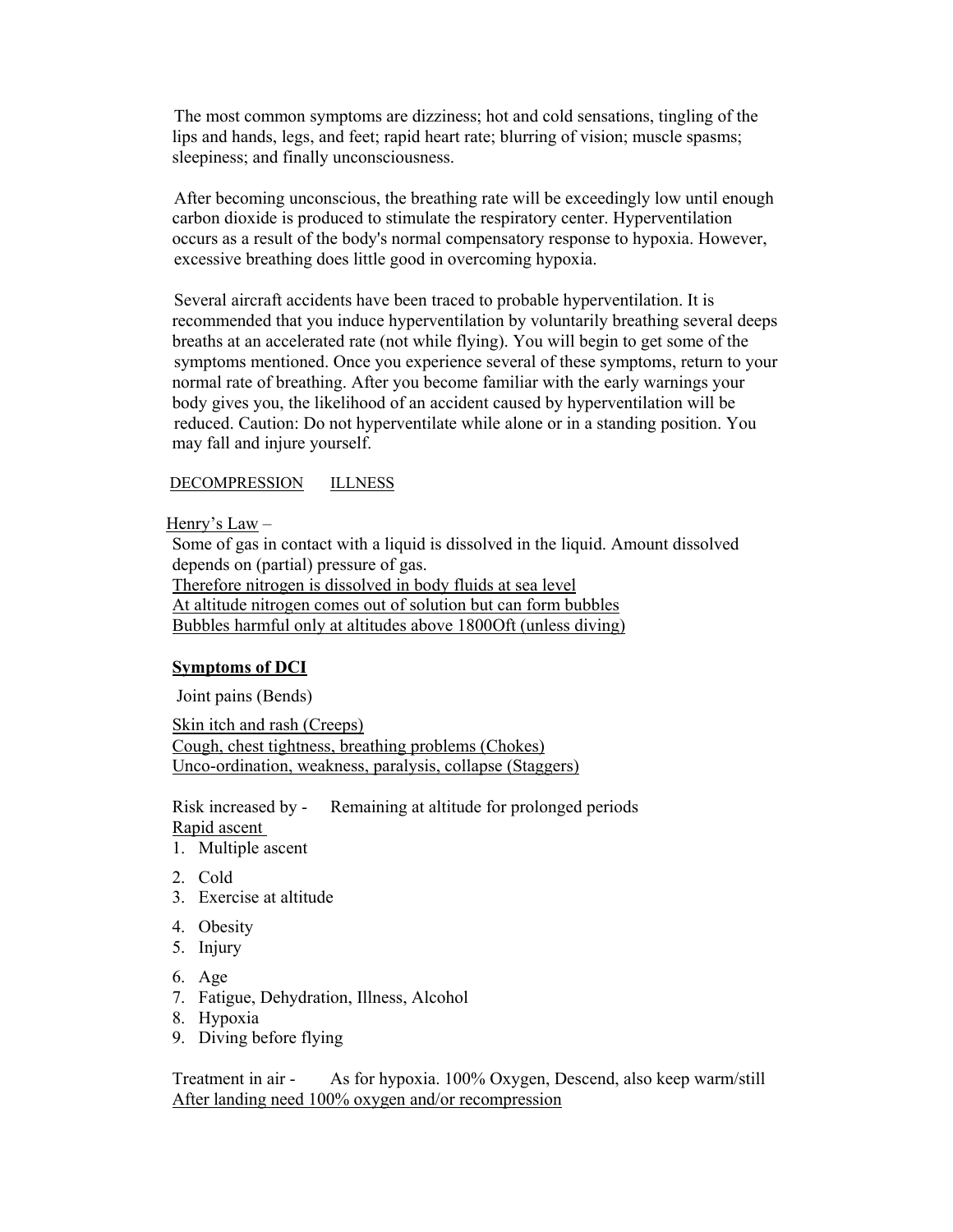*Fortunately glider pilots do not tend to suffer from decompression sickness, probably because we climb slowly and have frequent descents which allow excess nitrogen to be blown off. (no pun intended)* 

# *Supplemental oxygen*

*maintains sub 10,000' pp O2 Hypoxia may be prevented with the use of supplemental oxygen at altitudes specified by regulation (maximum 30 mins above 10,000' but below13,000'* provided oxygen is available and the pilot is rated.) An immediate descent below 10,000-feet msl will provide rapid recovery from hypoxia's early symptoms. Some susceptible persons will require supplemental oxygen at altitudes lower than those specified by regulation.

#### PRINCIPLES AND OPERATIN OF SUPPLIMENTAL OXYGEN SYSTEMS

Work on the principle of increasing the partial pressure of oxygen by adding oxygen to the inhaled air. This will increase the % of oxygen and therefore the % of the total ambient pressure due to oxygen will increase. (Increased partial pressure 02) Obviously at some point the total ambient pressure will reduce to below the minimum partial pressure of oxygen needed to avoid hypoxia, at this point even 100% oxygen with a partial pressure equal to the ambient atmospheric pressure is inadequate. This happens at 35,000'. From this point on you would need to pressure breathe 02. Pressure suits, pressurised suits, pressure breathing and pressurised cockpit are all outside the scope of normal gliding. Even though a gliders oxygen system is capable of keeping you well oxygenated up to 35,000', at these sorts of altitudes the risk of decompression sickness increases. The higher you go the worse are the consequences of an O2 equipment failure, or airframe/canopy problem. (See T.U.C. table) *All oxygen systems that work by adding oxygen at ambient pressures will consume oxygen at a greater rate the higher you fly.*

# *Types of Oxygen Systems*

 There are several types of oxygen systems commonly found in general aviation aircraft:

1. Constant flow. 2. Altitude adjustable. 3. Altitude compensating. Each type has advantages and disadvantages.

#### **Constant Flow Systems**.

 The most common and lowest cost system found in general aviation is the constant flow type. The basic system includes three parts: the cylinder(s), regulator, and manifold system.

 The cylinder is common to all systems. It can be made from steel, aluminium, or composites. The tank pressure is usually less than 2,200 pounds per square inch (psi). The regulators which step down the pressure from 2200 psi to 20-75 psi can be attached separately from the cylinder(s) or directly screwed onto the cylinder. Most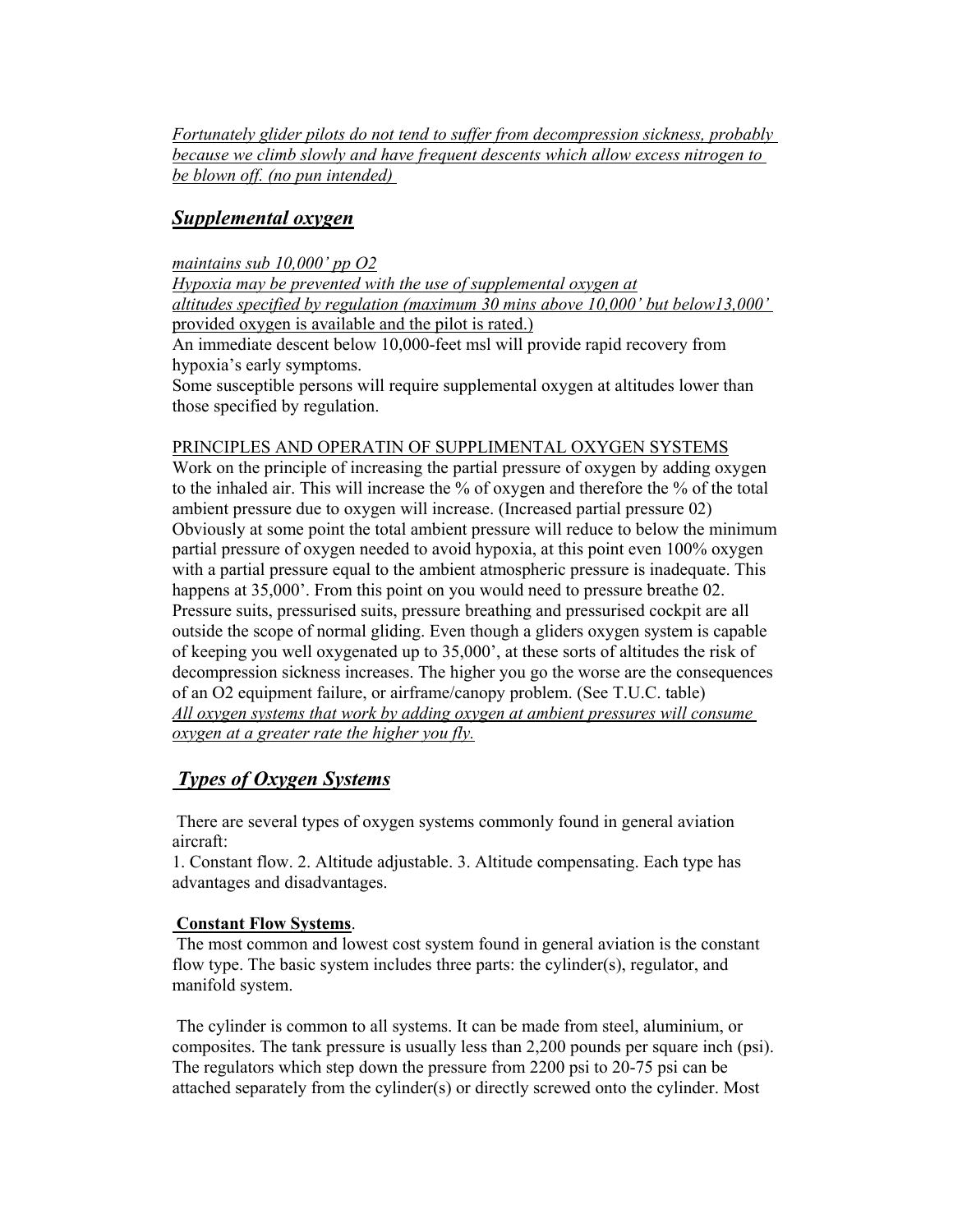regulators are of the diaphragm type. They typically hold a constant output pressure between 20 and 75 pounds, depending on the manufacturer, from either a full cylinder to one that is almost empty. A manifold system is built into the regulator for portable systems. For built-in systems there is a manifold system installed in the aircraft. The manifold system operates at the 20-75 pound pressure, and not the 2,000+ pounds cylinder pressure.

 The constant flow type provides the same output pressure or flow regardless of altitude. There is virtually no maintenance required. It is low in cost and well as low in weight. The regulator output is typically 2.5 to 3.0 litres per minute at a regulated line pressure of 25 to 75 pounds. The output is controlled by a small orifice in the regulator itself or most commonly done by the connector going into the manifold system. Many portable systems are also of the constant flow type.

 The disadvantage of the constant flow system is that there is a waste of oxygen at lower oxygen altitudes. The system typically

 provides the pilot a flow of 2.5 litres per minute. This is the correct amount of oxygen at 25,000 feet. However, if the aircraft were only at 15,000 feet, only 1.5 litre's per minute are required. There is a waste of 1 litre per minute of oxygen. The excess

 oxygen used has no serious medical effect other than drying out your nose quickly. Obviously, however there is an economic disadvantage.

#### **Altitude Adjustable Systems**.

An altitude adjustable oxygen system is similar to the constant flow system except there is an adjustable control to set the necessary flow. This adjustment is accomplished by turning a control knob so a reading on a gauge, calibrated in altitude, is the same as the aircraft's altimeter setting. There is a significant saving in oxygen, since you are not wasting the excess flow of oxygen. The military surplus A8A regulators of the altitude adjustable type are commonly used in many gliders.

 The red/green indicator is commonly used to show flow. As previously mentioned, this doesn't tell you that the system is working properly.

Altitude Compensating Systems.

 The altitude compensating system is similar to the altitude adjustable systems except that the adjustment is done automatically instead of manually setting the flow rate to an altitude gauge. Some portable systems have this feature. The systems work quite well in the automatic mode. There are again disadvantages to this type of system. Some systems do not turn on or provide any oxygen until the system is at 8 to 10,000 feet. If you want oxygen at a lower altitude, you are out of luck In addition, usually there is no actual flow meter available to indicate if the automatic flow control device is working properly, this is done with a LED or warning buzzer if flow is interrupted. The disconnection of oxygen tubing may also activate this warning buzzer.

All systems will have some form of oxygen regulator. The most common system, often panel mounted will be combined with a contents gauge (A8A). With this system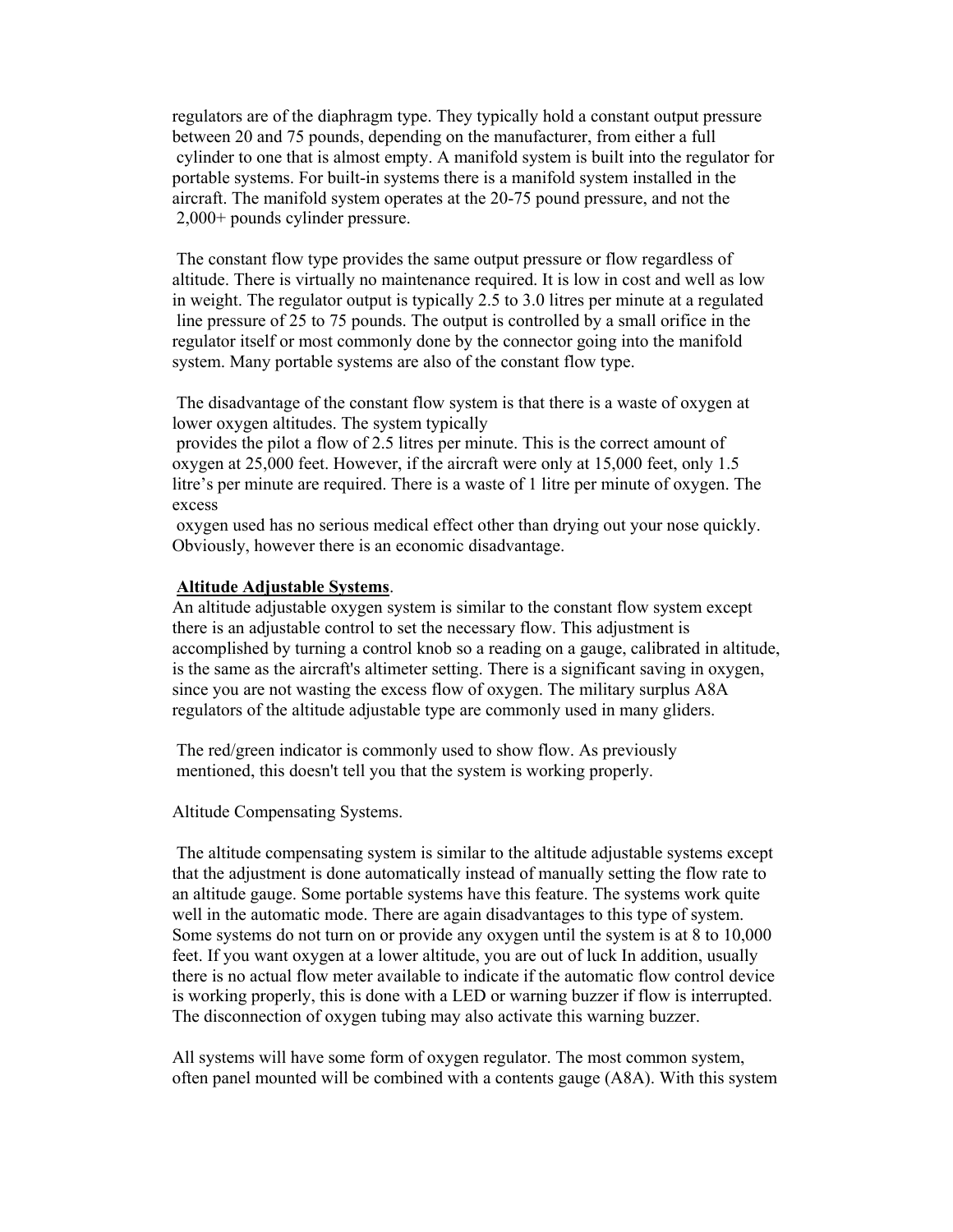you need to adjust the altitude scale manually to match your altimeter reading (hopefully accurate). As you increase your altitude the flow of oxygen will increase. *More convenient are the automatic regulators with built in barometers. These will adjust the oxygen flow automatically depending upon the mode (day or night) setting if present.*

## CONSTANT FLOW OR ON DEMAND

Constant flow is just what it says, continual delivery of oxygen probably into a mask with a bag attached. You may need to prime the bag by turning the regulator up to a higher altitude initially, to avoid sucking on an empty bag. These systems will use more oxygen than an on demand system. The on demand systems sense you taking a breath and deliver a bolus (pulse) of oxygen which is taken directly into the lungs rather than into a bag. As the oxygen is rich in the first part of the breath these systems work well on less oxygen than the constant flow systems.

Cylinders.

Steel Cylinders are usually tested every 10 years. Specially constructed composite oxygen cylinders could have a shorter period for hydrostatically testing. Most cylinders can be used indefinitely.

## MASK OR CANNULA

Cannulas are light and comfortable, they deliver oxygen directly into the nostrils and allow normal use of the radio. Some on demand cannula systems claim to be able to cope with mouth breathing, but it is obviously desirable to nose breath!. The cannula type breathing devices can be used up to 18,000 feet. If a cannula is used, there should be a standby face mask available in case a head cold causes the user some nasal congestion

*Masks have an expired air one way valve to allow air out and limit air in to that from the bag (keep it full) when fitted with a bag. They may or may not include a microphone for radio use. All should be a snug leak free fit on your face. Bags and valves obviously free from holes and blocking debris. Masks can be very inconvenient if the radio is busy as the straps usually fit under the sun hat. Hopefully you have a good radio, which can pick up your -shouted out of the bottom of the maskcommunications.*

# FLOW INDICATORS

All systems should include some indicator that oxygen is flowing. It may be a simple in line indicator or a doll eye or a light that flashes but *you must monitor it. As you altitude increases the frequency of monitoring of the flow indicator must increase.*

The in line type of indicator is operated by the flow of oxygen. As soon as there is a flow of oxygen, the red indication is replaced with a green reading. The change from red to green only shows that there is a flow of oxygen. The green indication does not tell you that the system is working properly. As a matter of fact, the green indication on some of the red/green indicators will operate with a flow of oxygen required for less than 5,000 feet.

It will be obvious from the above that you need to be briefing on the particular oxygen system you will be using. However all systems will have many of the following characteristics in common.